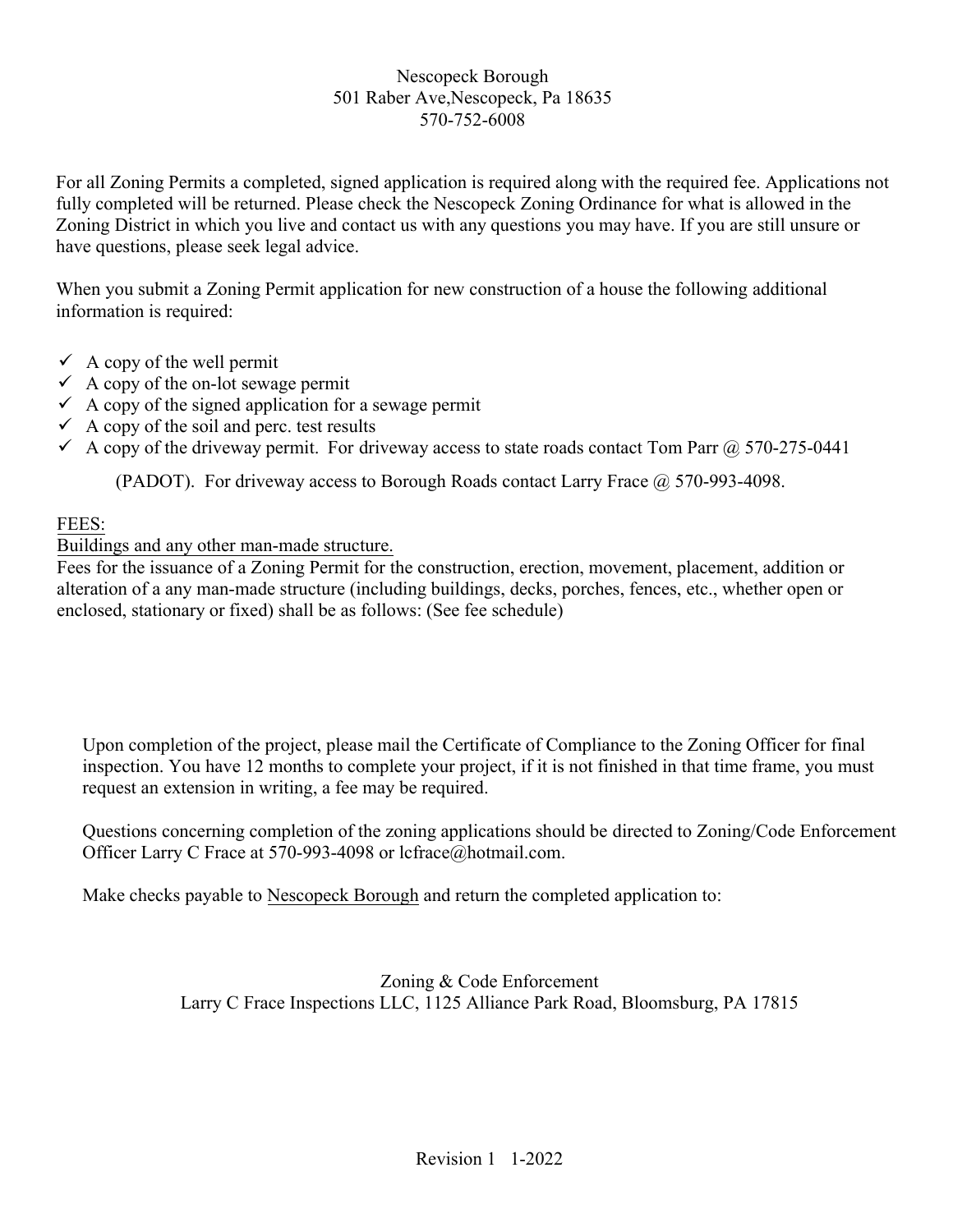# Nescopeck Borough 501 Raber Ave, Nescopeck, Pa 18635

570-752-6008

| Date Issued to Applicant _________<br><b>I. APPLICANT DATA</b><br>(Please Print)<br>Name Phone Phone                                                                                                                                                                                                                                 |                                                                                                                                    |  |  |
|--------------------------------------------------------------------------------------------------------------------------------------------------------------------------------------------------------------------------------------------------------------------------------------------------------------------------------------|------------------------------------------------------------------------------------------------------------------------------------|--|--|
|                                                                                                                                                                                                                                                                                                                                      |                                                                                                                                    |  |  |
|                                                                                                                                                                                                                                                                                                                                      |                                                                                                                                    |  |  |
|                                                                                                                                                                                                                                                                                                                                      |                                                                                                                                    |  |  |
| Name $\&$ address of owner if other than applicant                                                                                                                                                                                                                                                                                   |                                                                                                                                    |  |  |
|                                                                                                                                                                                                                                                                                                                                      |                                                                                                                                    |  |  |
| Signature of owner                                                                                                                                                                                                                                                                                                                   |                                                                                                                                    |  |  |
| <b>II. SITE LOCATION DATA</b><br>Address of property for Zoning Permit                                                                                                                                                                                                                                                               |                                                                                                                                    |  |  |
|                                                                                                                                                                                                                                                                                                                                      |                                                                                                                                    |  |  |
| <b>III. PROPOSED USE DATA</b><br>A. Type of Activity (Check all applicable responses)                                                                                                                                                                                                                                                |                                                                                                                                    |  |  |
| New construction<br>Addition to existing structure<br>Alteration to existing structure<br>Change or extension of nonconforming use<br>Seasonal / Temporary                                                                                                                                                                           | Relocation of existing structure<br>Change of use<br>$\equiv$ Erection of sign(s)<br>Wind Energy<br>$\overline{\phantom{a}}$ Other |  |  |
| <b>B. Proposed Principal / Accessory Use (Check and complete all applicable responses)</b>                                                                                                                                                                                                                                           |                                                                                                                                    |  |  |
| Residential<br>Commercial<br>Industrial<br>Institutional<br>Recreational<br>Single-family detached<br>Single-family attached<br>Multi-family; # of units<br>Mobile home park -<br>Mobile home<br><b>Storage Structure</b><br>Garage/Carport<br>Private swimming pool<br><b>Energy Source</b><br>Deck/Patio/Porch<br>Enclosed<br>Sign | # of units<br>Unenclosed<br>Home occupation/Professional office                                                                    |  |  |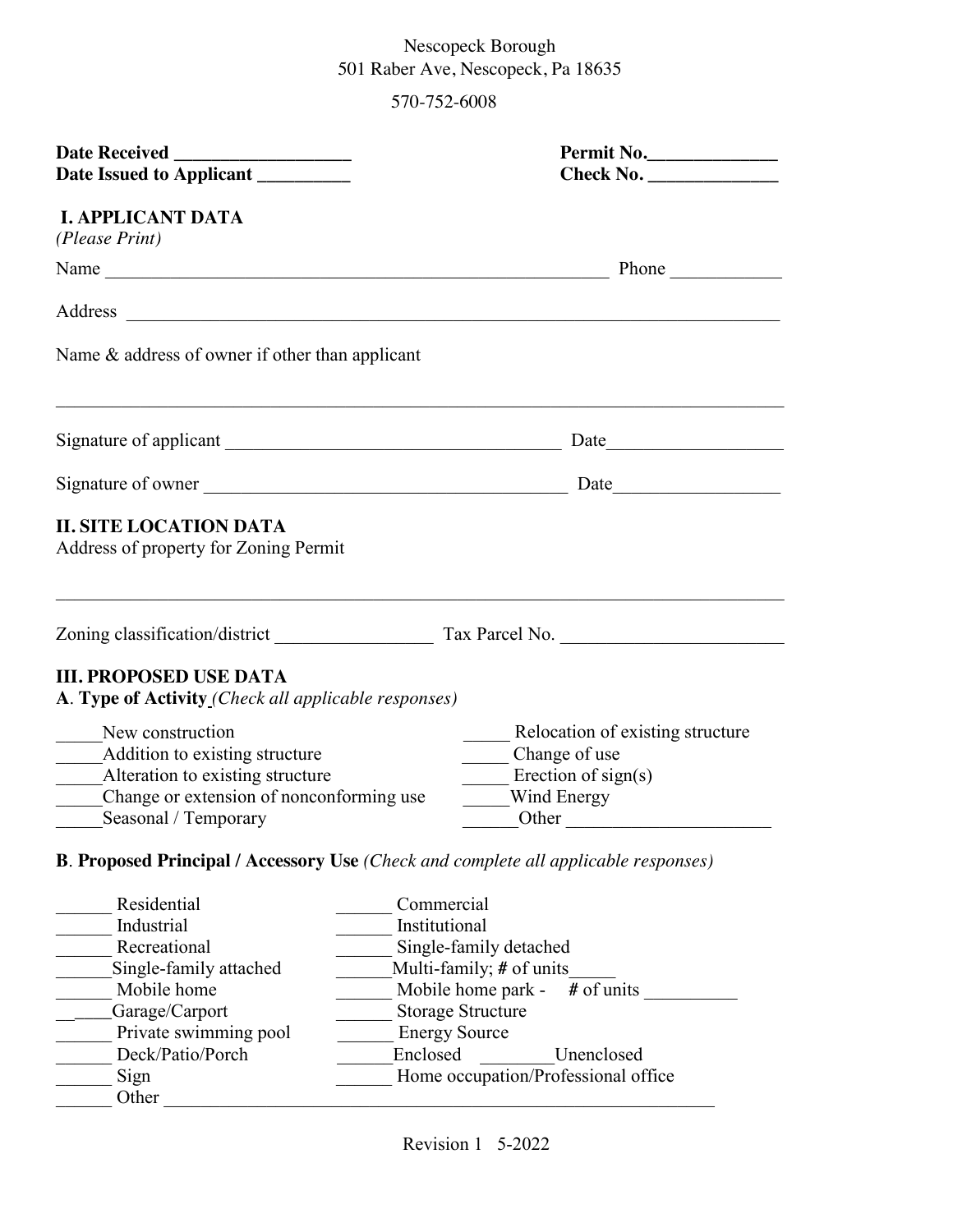Nescopeck Borough 501 Raber Ave, Nescopeck, Pa 18635 570-752-6008

# **IV. STRUCTURAL CHARACTERISTICS/DATA**

Complete the following as they relate to your permit request.

| Building / Accessory location measured from adjoining property line & street right of way:                                                                                                  |                          |  |                              |      |     |
|---------------------------------------------------------------------------------------------------------------------------------------------------------------------------------------------|--------------------------|--|------------------------------|------|-----|
|                                                                                                                                                                                             |                          |  |                              |      |     |
|                                                                                                                                                                                             |                          |  |                              |      |     |
| <b>B. Building / Apparatus / Sign Dimension (Complete all applicable responses)</b>                                                                                                         |                          |  |                              |      |     |
| Building                                                                                                                                                                                    | Apparatus _________      |  | $Sign$ <sub>__________</sub> |      |     |
| Length $f$ ft                                                                                                                                                                               |                          |  | Height ft                    |      |     |
|                                                                                                                                                                                             |                          |  |                              |      |     |
| <b>C. Support &amp; Construction Data</b> (Complete all applicable responses)                                                                                                               |                          |  |                              |      |     |
|                                                                                                                                                                                             | Contractor Name<br>Phone |  |                              |      |     |
|                                                                                                                                                                                             |                          |  |                              |      |     |
| Number of off-street parking spaces to be provided (if applicable)                                                                                                                          |                          |  |                              |      |     |
| Estimated: Starting Date____________ Completion Date__________ Occupancy Date ________<br>Cost of the project:                                                                              |                          |  |                              |      |     |
| Issuance of this Permit may be appealed by any aggrieved party within 30 days of its issuance.                                                                                              |                          |  |                              |      |     |
|                                                                                                                                                                                             |                          |  |                              |      |     |
| Completion and submission of this Application shall not relieve the applicant from obtaining such other permits<br>as may be required by other local, state or federal regulations or laws. |                          |  |                              |      |     |
| <b>VI. DISPOSITION</b> (To be completed by the Zoning Officer)                                                                                                                              |                          |  |                              |      |     |
| Signature of Zoning Officer                                                                                                                                                                 |                          |  |                              | Date | Fee |
|                                                                                                                                                                                             |                          |  |                              |      |     |
|                                                                                                                                                                                             |                          |  |                              |      |     |

Revision 1 5-2022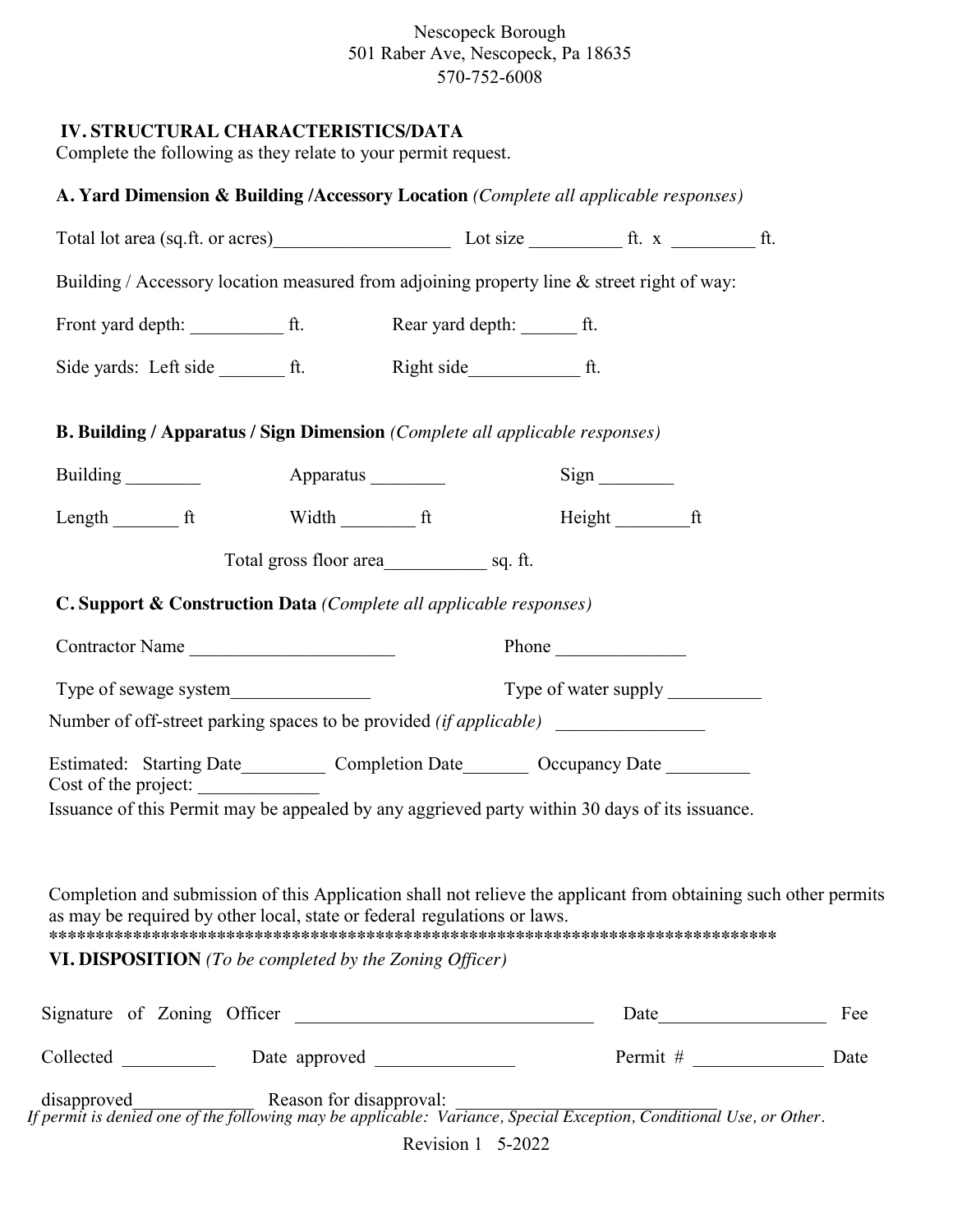# I*MPORTANT NOTES!!*

# **Provide a sketch of the proposed use or structure on the plan on page 4 of this Application, or a set of plans may be attached if they clearly show the building(s) & lot's relationship to property lines.**

If the property is located in a floodplain, a copy of a benchmark from the site should also be attached and must be properly signed and sealed by a registered professional land surveyor, engineer or architect.)

On completion of your project you are required to obtain a **Certificate of Compliance** signed by the Zoning Officer. Please mail the completed Certificate of Compliance, or call the Zoning Officer, for an inspection upon completion.

Work authorized by this Zoning Permit must be completed within 12 months of the date of Permit issuance.

A *Building Permit* may also be required. Please contact the Larry C Frace Inspections LLC Building Inspection Office at 570-993-4098.

Pennsylvania Act 287 requires excavators, private land owners, contractors, developers and farmers to call PA One Call at 8-1-1 or 800-242-1772 three business days before any kind of digging occurs with power equipment.

Please direct any questions to Zoning/Code Enforcement Officer Larry Frace at 570-993-4098 or lcfrace@hotmail.com.

Revision 1 5-2022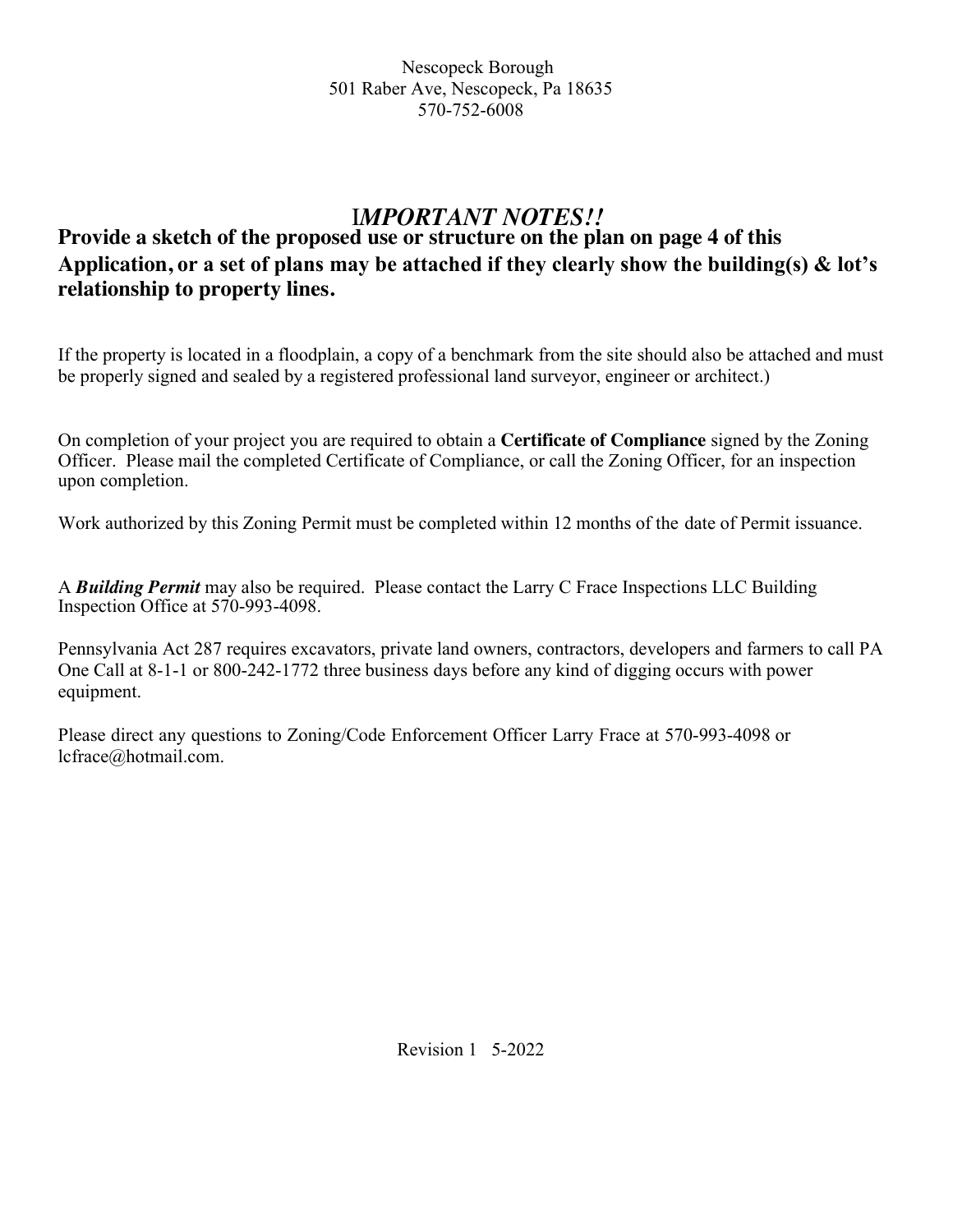# Nescopeck Borough 501 Raber Ave, Nescopeck, Pa 18635

### 570-752-6008

### **LOCATION SKETCH**

Instructions **--** the location sketch should show:

- 1. The relationship of the lot to adjoining properties and road systems.
- 2. The general shape of the lot and the location of the proposed building(s), as well as existing building locations on the parcel.
- 3. The dimensions of the lot lines.
- 4. The approximate location of any well or sewage system.
- 5. The location of any other major lot features, i.e. driveways, garage or existing buildings.